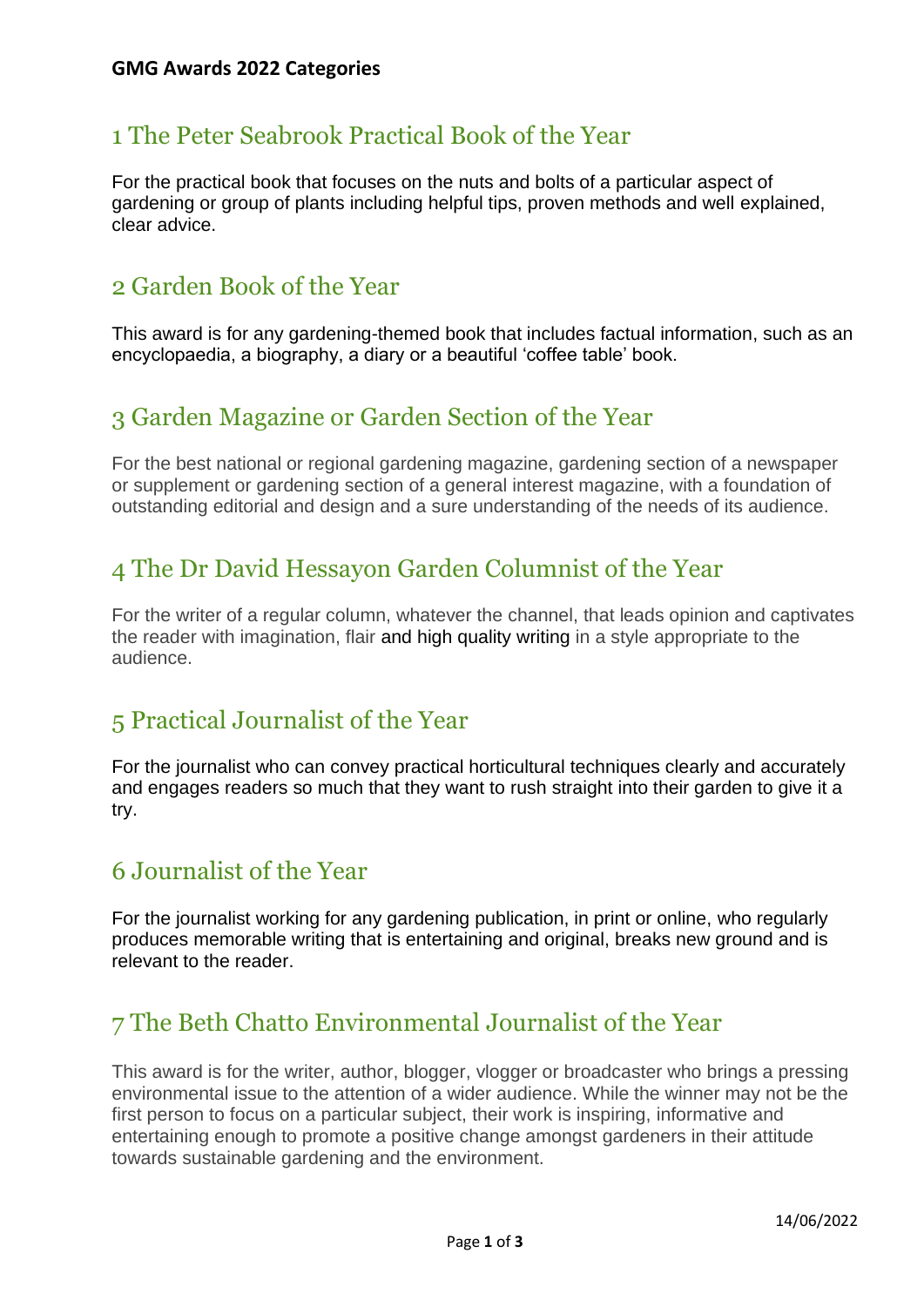#### **GMG Awards 2022 Categories**

### 8 The Gordon Rae Photographer of the Year

For the photographer of a diverse portfolio of images that celebrate current standards of excellence in professional garden photography and stand out for their skill and brilliance.

#### 9 Features Photographer of the Year

For the photographer who best illustrates editorial features, producing themed portfolios that capture their subjects so effectively that captions are barely necessary because the story has been brought to life.

#### 10 Portfolio Photographer of the Year

This photography award celebrates the best in garden photography. It allows the photographer the freedom to put together a cohesive portfolio of images following a theme of their choice.

### 11 The Roy Lancaster Broadcast of the Year

For the best national or regional gardening broadcast of three minutes or more, including 'red button' broadcast and YouTube or online broadcasts. It may be a freestanding item or form part of another programme or series, but it will be topical, interesting and horticulturally accurate.

#### 12 Radio Broadcast or Podcast of the Year

For the best national or regional radio gardening broadcast or podcast that keeps its listeners tuned in until the end and entertains, informs and inspires in equal measure.

# 13 The Alan Titchmarsh New Talent of the Year

For the person that has made outstanding first steps in the world of garden media, demonstrating talent and potential in his or her field.

#### 14 Blog or Vlog of the Year

For a blog or vlog that showcases excellent and engaging gardening content. The writing or video is entertaining and friendly, thought-provoking and informative.

# 15 Website or Digital Innovation of the Year